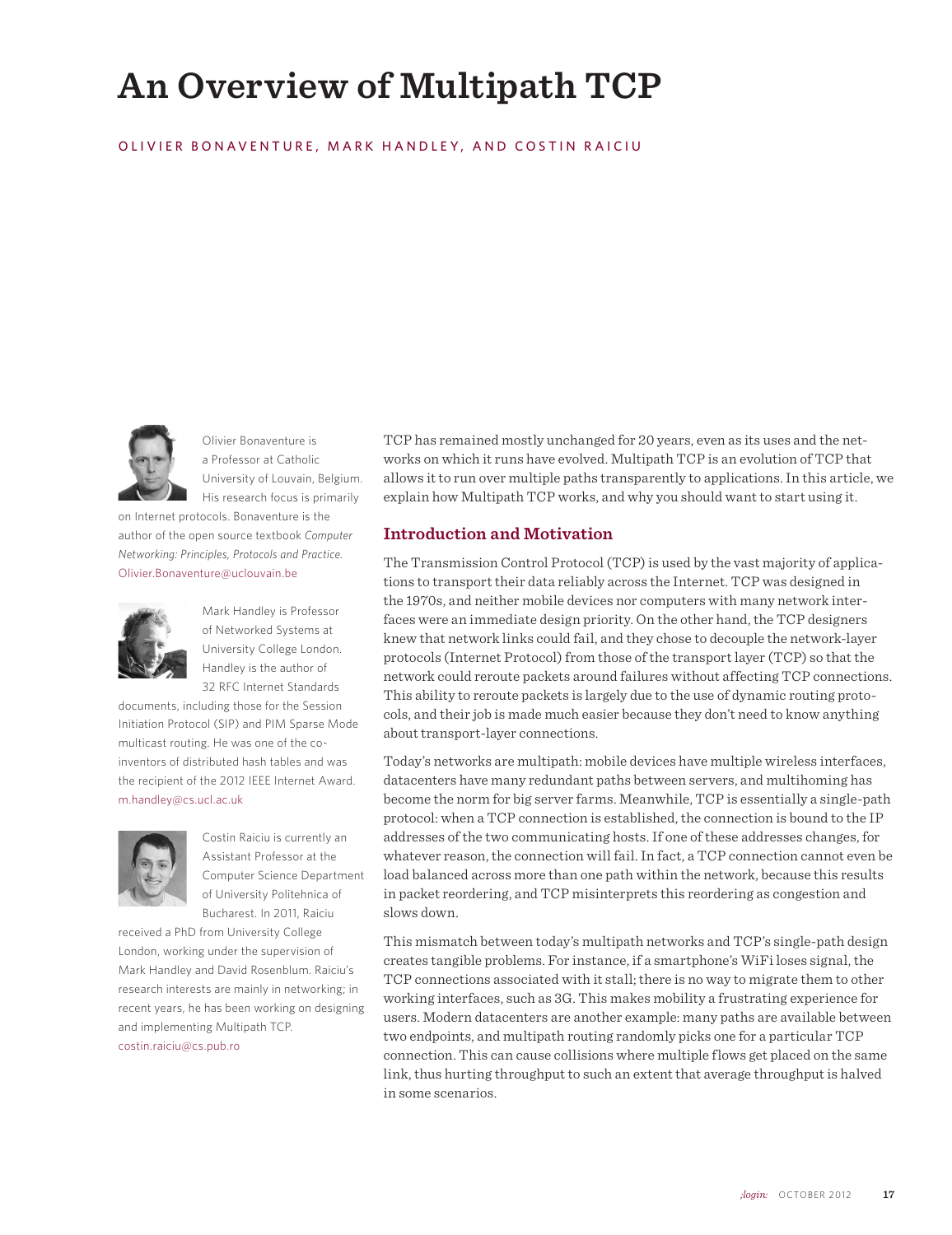Multipath TCP (MPTCP) [1, 7, 8] is a major modification to TCP that allows multiple paths to be used simultaneously by a single transport connection. Multipath TCP circumvents the issues mentioned above and several others that affect TCP. Changing TCP to use multiple paths is not a new idea; it was originally proposed more than 15 years ago by Christian Huitema in the Internet Engineering Task Force (IETF), and there have been a half-dozen more proposals since then to similar effect. Multipath TCP draws on the experience gathered in previous work, and goes further to solve issues of fairness when competing with regular TCP and deployment issues as a result of middleboxes in today's Internet. The Multipath TCP protocol has recently been standardized by the IETF, and an implementation in the Linux kernel is available today [2].

#### **Overview of MPTCP Operation**

The design of Multipath TCP has been influenced by many requirements, but there are two that stand out: application compatibility and network compatibility. Application compatibility implies that applications that today run over TCP should work without any change over Multipath TCP. Next, Multipath TCP must operate over any Internet path where TCP operates.

Many paths on today's Internet include middleboxes, such as Network Address Translators, firewalls, and various kinds of transparent proxies. Unlike IP routers, all these devices do know about the TCP connections they forward and affect them in special ways. Designing TCP extensions that can safely traverse all these middleboxes has proven to be challenging [4].

Before diving into the details of Multipath TCP, let's recap the basic operation of normal TCP. A connection can be divided into three phases:

- connection establishment
- data transfer
- connection release

A TCP connection starts with a three-way handshake. To open a TCP connection, the client sends a SYN (for "synchronize") packet to the port on which the server is listening. The SYN packet contains the source port and initial sequence number chosen by the client, and it may contain TCP options that are used to negotiate the use of TCP extensions. The server replies with a SYN+ACK packet, acknowledging the SYN and providing the server's initial sequence number and the options that it supports. The client acknowledges the SYN+ACK, and the connection is now fully established. All subsequent packets in the connection use the IP addresses and ports used for the initial handshake. They compose the tuple that uniquely identifies the connection.

After the handshake, the client and the server can send data packets (*segments,* in TCP terminology). The sequence number is used to delineate the data in the different segments, reorder them, and detect losses. The TCP header also contains a cumulative acknowledgment, essentially a number that acknowledges received data by telling the sender which is the next byte expected by the receiver. Various techniques are used by TCP to retransmit the lost segments.

After the data transfer is over, the TCP connection must be closed. A TCP connection can be closed abruptly if one of the hosts sends a Reset (RST) packet, but the usual way to terminate a connection is by using FIN packets. These FIN packets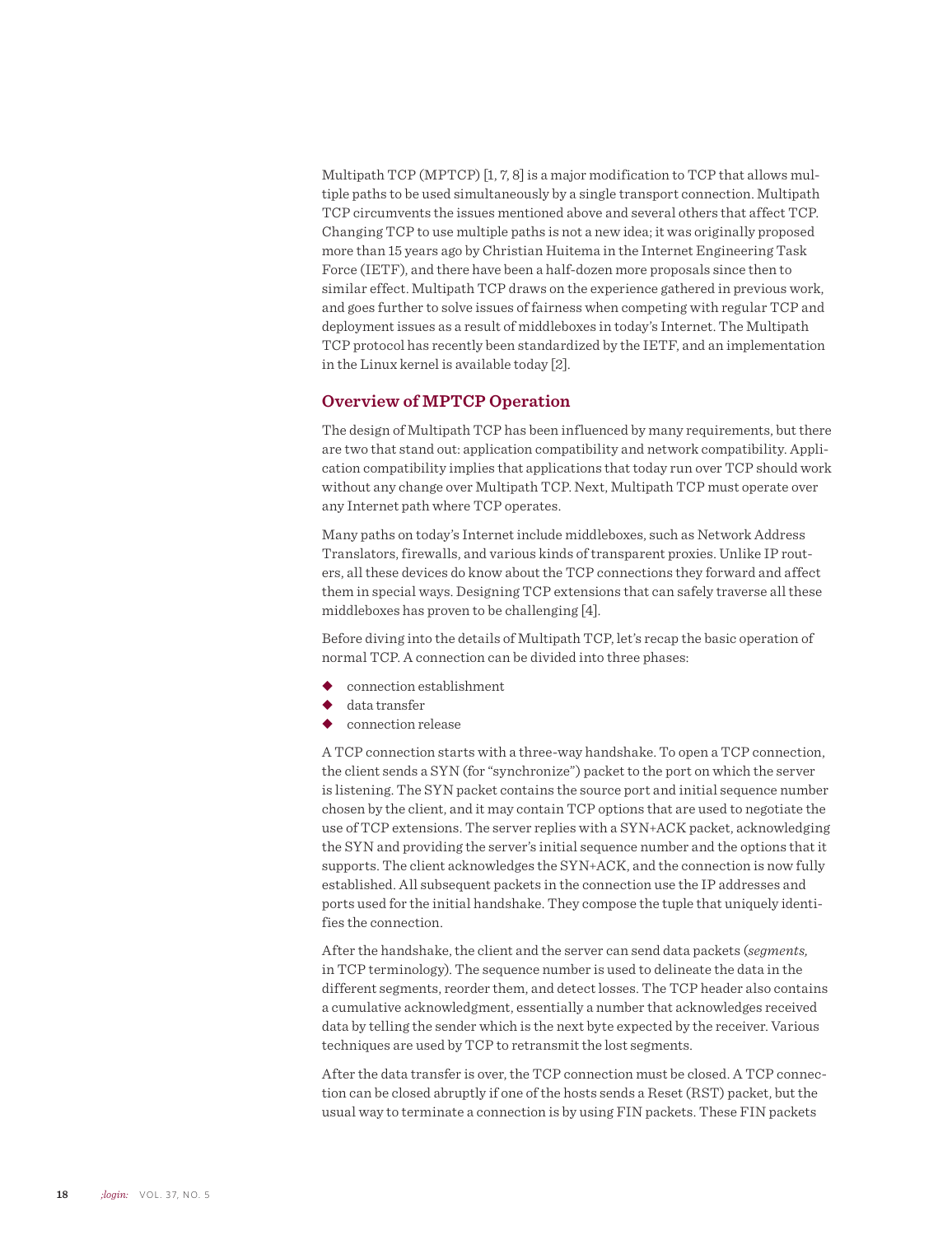indicate the sequence number of the last byte sent. The connection is terminated after the FIN segments have been acknowledged in both directions.

Multipath TCP allows multiple *subflows* to be set up for a single MPTCP session. An MPTCP session starts with an initial subflow, which is similar to a regular TCP connection as described above. After the first MPTCP subflow is set up, additional subflows can be established. Each additional subflow also looks similar to a regular TCP connection, complete with SYN handshake and FIN tear-down, but rather than being a separate connection, the subflow is bound into an existing MPTCP session. Data for the connection can then be sent over any of the active subflows that has the capacity to take it.

To examine Multipath TCP in more detail, let's consider a simple scenario with a smartphone client and a single-homed server. The smartphone has two network interfaces: a WiFi interface and a 3G interface. Each has its own IP address. The server, being single-homed, has a single IP address. In this environment, Multipath TCP would allow an application on the smartphone to use a single TCP connection that can use both the WiFi and the 3G interfaces to communicate with the server. The application does not need to concern itself with which radio interface is working best at any instant; MPTCP handles that for the application. In fact, Multipath TCP can work when both endpoints are multihomed (in this case, subflows are opened between all pairs of "compatible" IP addresses), or even in the case when both endpoints are single homed (in this case, different subflows will use different port numbers and can be routed differently by multipath routing in the network).

Let's walk through the establishment of an MPTCP connection. Assume that the smartphone chooses its 3G interface to open the connection. First the smartphone sends a SYN segment to the server. This segment contains the MP\_CAPABLE TCP option, indicating that the smartphone supports Multipath TCP. This option also contains a key that is chosen by the smartphone. The server replies with a SYN+ACK segment containing the MP\_CAPABLE option and the key chosen by the server. The smartphone completes the handshake by sending an ACK segment.

At this point, the Multipath TCP connection is established and the client and server can exchange TCP segments via the 3G path. How could the smartphone also send data through this Multipath TCP connection over its WiFi interface?

Naively, the smartphone could simply send some of the packets over the WiFi interface; however, most ISPs will drop these packets, as they would have the source address of the 3G interface. Perhaps the client could tell the server the IP address of the WiFi interface and use that address when it sends over WiFi. Unfortunately, this will rarely work: firewalls and similar stateful middleboxes on the WiFi path expect to see a SYN packet before they see data packets. The only solution that will work reliably is to perform a full SYN handshake on the WiFi path before sending any packets that way, so this is what Multipath TCP does. This SYN handshake carries the MP\_JOIN TCP option, providing enough information to the server that it can securely identify the correct connection with which to associate this additional subflow. The server replies with MP\_JOIN in the SYN+ACK, and the new subflow is established.

An important point about Multipath TCP, especially in the context of smartphones, is that the set of subflows that are associated with a Multipath TCP connection is not fixed. Subflows can be dynamically added and removed from a Multipath TCP connection throughout its lifetime, without affecting the byte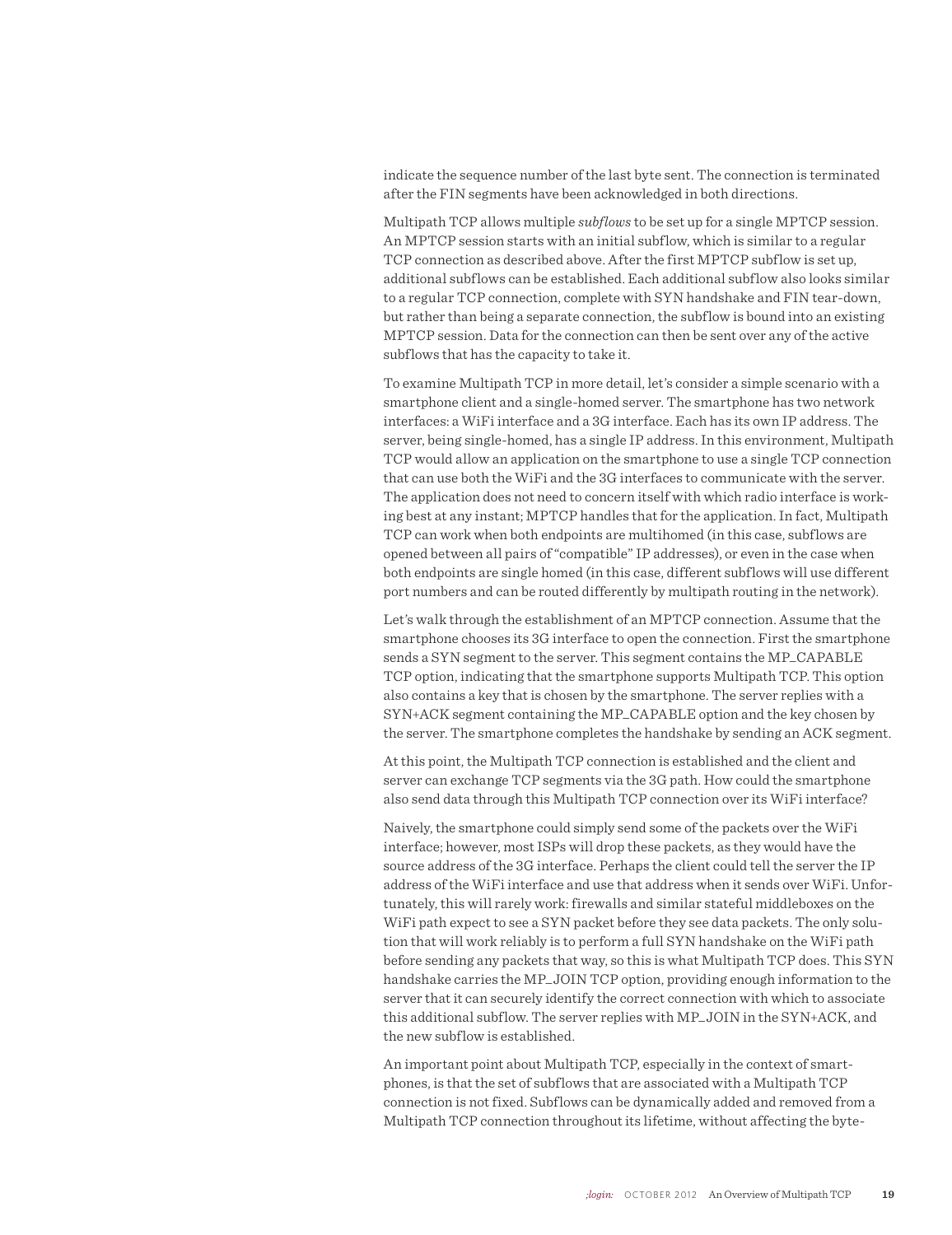stream transported on behalf of the application. Multipath TCP also implements mechanisms that allow adding and removing new addresses even when an endpoint operates behind a NAT, but we will not detail them here. If the smartphone moves to another WiFi network, it will receive a new IP address. At that time, it will open a new subflow using its newly allocated address and tell the server that its old address is not usable anymore. The server will now send data towards the new address. These options allow smartphones to easily move through different wireless connections without breaking their Multipath TCP connections [6].

Assume now that two subflows have been established over WiFi and 3G; the smartphone can send and receive data segments over both. Just like TCP, Multipath TCP provides a bytestream service to the application. In fact, standard applications can function over MPTCP without being aware of it—MPTCP provides the same socket interface as TCP.

Because the two paths will often have different delay characteristics, the data segments sent over the two subflows will not be received in order. Regular TCP uses the sequence number in each TCP packet header to put data back into the original order. A simple solution for Multipath TCP would be to reuse this sequence number as is. Unfortunately, this simple solution would create problems with some existing middleboxes, such as firewalls. On each path, a middlebox would only see half of the packets, so it would observe many gaps in the TCP sequence space. Measurements indicate that some middleboxes react in strange ways when faced with gaps in TCP sequence numbers. Some discard the out-of-sequence segments, whereas others try to update the TCP acknowledgments to "recover" some of the gaps. With such middleboxes on a path, Multipath TCP cannot safely send TCP segments with gaps in the TCP sequence number space. On the other hand, Multipath TCP also cannot send every data segment over all subflows; that would be a waste of resources.

To deal with this problem, Multipath TCP uses its own sequence numbering space. Each segment sent by Multipath TCP contains two sequence numbers: the subflow sequence number inside the regular TCP header, and an additional data sequence number (DSN) carried inside a TCP option. This solution ensures that the segments sent on any given subflow have consecutive sequence numbers and do not upset middleboxes. Multipath TCP can then send some data sequence numbers on one path and the remainder on the other path; old middleboxes will ignore the DSN option, and it will be used by the Multipath TCP receiver to reorder the bytestream before it is given to the receiving application.

#### **Congestion Control**

One of the most important components in TCP is its congestion controller, which enables it to adapt its throughput dynamically in response to changing network conditions. To perform this functionality, each TCP sender maintains a congestion window, which governs the amount of packets that the sender can send without waiting for an acknowledgment. The congestion window is updated dynamically, growing linearly when there is no congestion and halved when packet loss occurs. TCP congestion control ensures fairness: when multiple connections utilize the same congested link, each of them will independently converge to the same average value of the congestion window.

What is the equivalent of TCP congestion control for multipath transport? To answer this question, we define three goals that multipath congestion control must obey. First, we want to ensure fairness to TCP. If several subflows of the same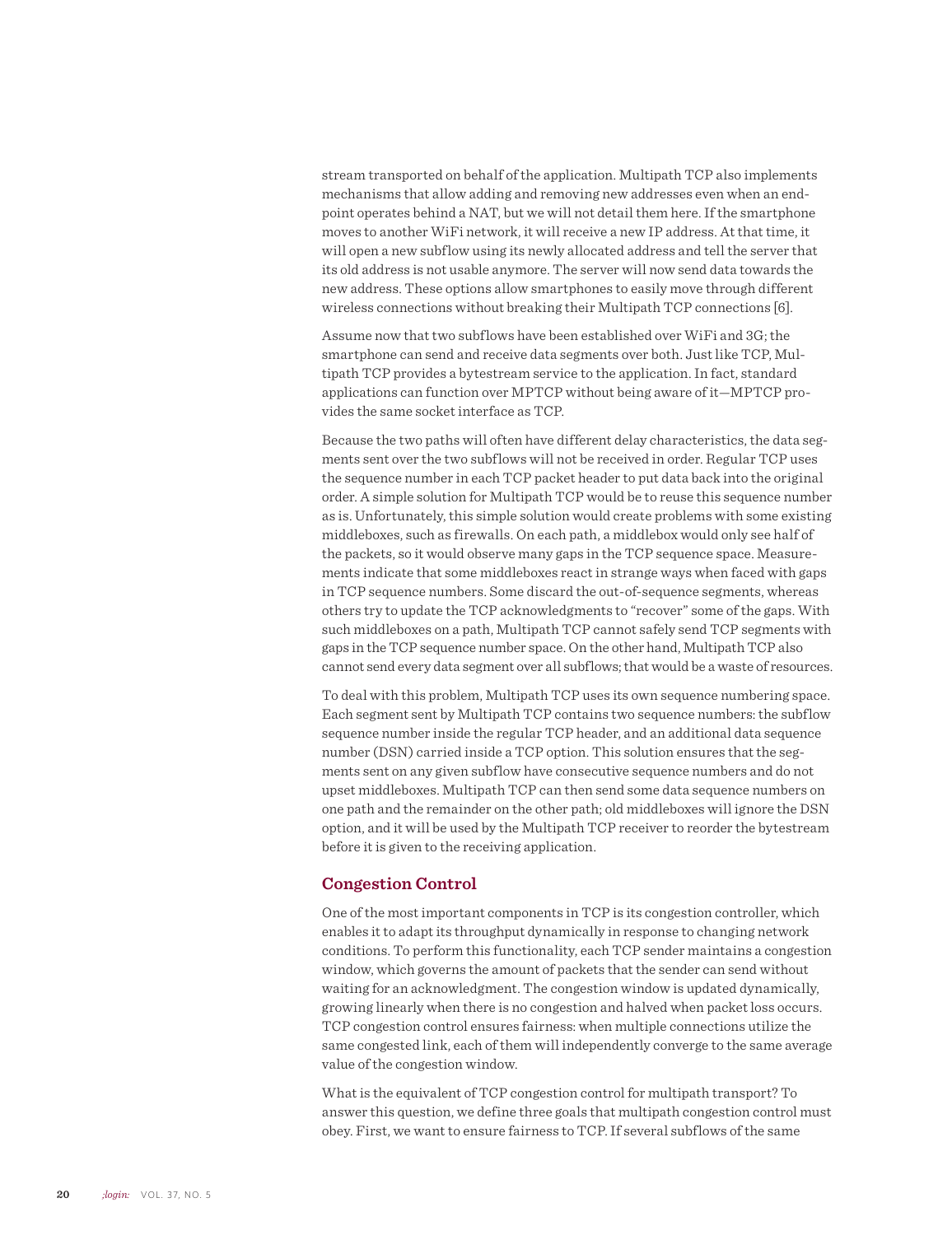

**Figure 1:** (Resource pooling) Two links, each with capacity 20 pkts/s. The top link is used by a single TCP connection, and the bottom link is used by two TCP connections. A Multipath TCP connection uses both links. Multipath TCP pushes most of its traffic onto the less-congested top link, making the two links behave like a resource pool of capacity 40 pkts/s. Capacity is divided equally, with each flow having throughput of 10 pkts/s.

MPTCP connection share a bottleneck link with other TCP connections, MPTCP should not get more throughput than TCP. Second, the performance of all the Multipath TCP subflows together should be at least that of regular TCP on any of the paths used by a Multipath TCP connection; this ensures that there is an incentive to deploy Multipath TCP. The third, and most important, goal is that Multipath TCP should prefer efficient paths, which means it should send more of its traffic on paths experiencing less congestion.

Intuitively, this last goal ensures wide-area load balancing of traffic: when a multipath connection is using two paths loaded unevenly (see Figure 1), the multipath transport will prefer the unloaded path and push most of its traffic there; this will decrease the load on the congested link and increase it on the less-congested one. If a large enough fraction of flows are multipath, the effect is that congestion will spread out evenly across collections of links, creating "resource pools," links that act together as if they are a single, larger-capacity link shared by all flows.

Multipath TCP congestion control achieves these goals through a series of simple changes to the standard TCP congestion control mechanism. Each subflow has its own congestion window that is halved when packets are lost, as in standard TCP. Resource pooling is implemented in the increase phase of congestion control; here Multipath TCP will allow less-congested subflows to increase proportionally more than congested ones. Finally, the total increase of Multipath TCP across all of its subflows is dynamically chosen in such a way that it achieves goals one and two above. More details can be found in [3, 4].

## **Implementation and Performance**

Next, we briefly cover two of the most compelling use cases for Multipath TCP by showing a few evaluation results. We focus on mobile devices and datacenters, but note that Multipath TCP can also help in other scenarios. For example, multihomed Web servers can perform fine-grained load balancing across their uplinks, whereas dual-stack hosts can use both IPv4 and IPv6 within a single Multipath TCP connection.

The full Multipath TCP protocol has been implemented in the Linux kernel; its congestion controller has also been implemented in the ns2 and htsim network simulators. The results presented in this article are from the Linux kernel implementation, which is available for download at [2].

Our mobile measurements focus on a typical mode of operation in which the device is connected to WiFi, the connection goes down, and the phone switches to 3G. Our setup uses a Linux laptop connected to a WiFi and a 3G network, downloading a file using HTTP. We compare Multipath TCP with application-layer handover, where the application detects the loss of the interface, creates a new connection, and uses the HTTP range header to resume the download. Figure 2 shows the instantaneous throughputs for Multipath TCP and TCP with application-layer handover. The figure shows a smooth handover with Multipath TCP, as data keeps flowing despite the interface change. With application-layer handover, there is a downtime of three seconds where the transfer stops because the application takes time to detect the interface down event and ramp up 3G. In summary, Multipath TCP enables unmodified mobile applications to survive interface changes with little disruption. A more detailed discussion of the utilization of Multipath TCP in WiFi/3G environments may be found in [6].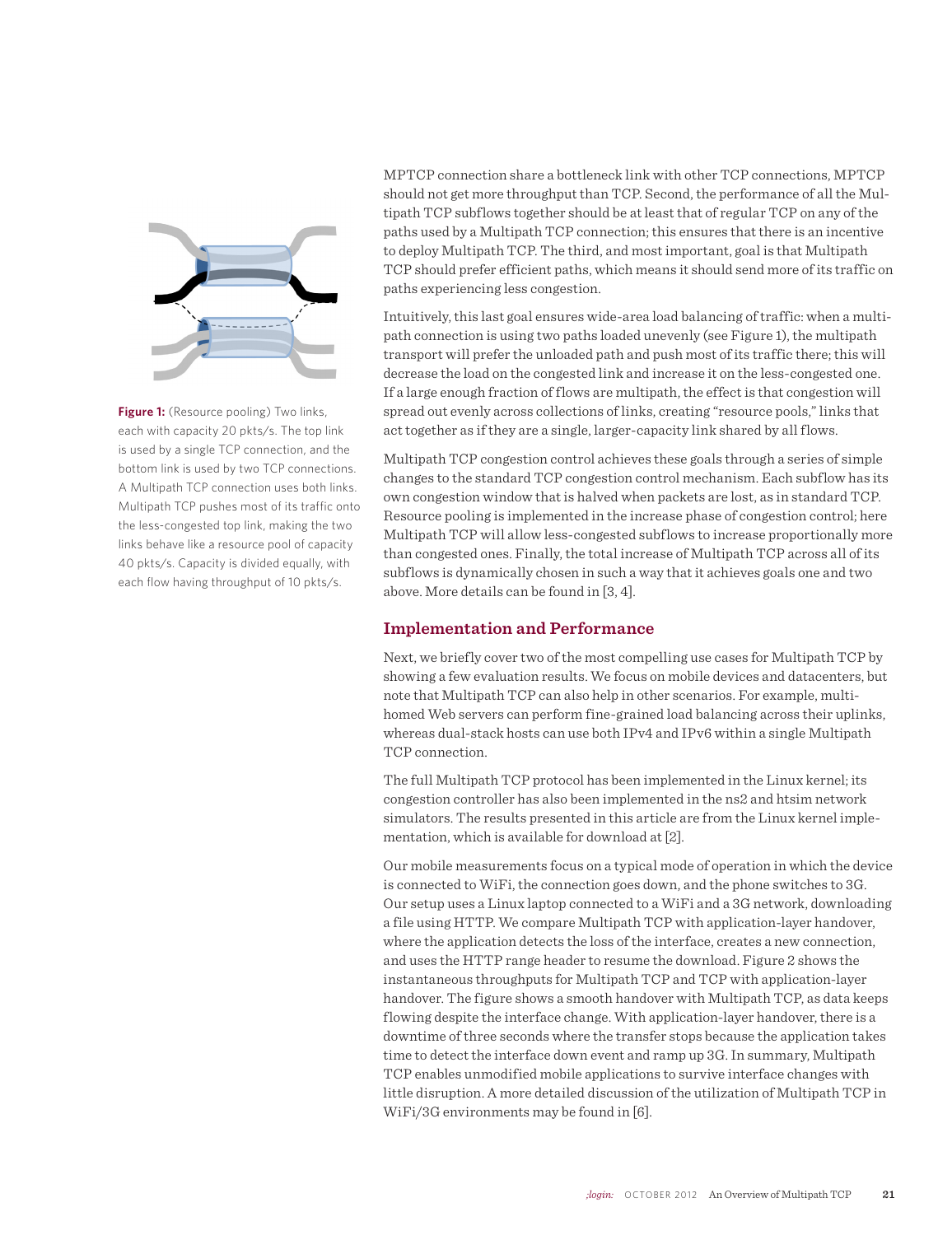

**Figure 2:** (Mobility) A mobile device is using both its WiFi and 3G interfaces, and then the WiFi interface fails. We plot the instantaneous throughputs of Multipath TCP and applicationlayer handover.



**Figure 3:** (Datacenter load balancing) This graph compares standard TCP with two- and fourflow MPTCP, when tested on an EC2 testbed with 40 instances. Each host uses iperf sequentially to all other hosts. We plot the performance of all flows (x axis) in increasing order of their throughputs (y axis).

Next, we show results from running Multipath TCP in the Amazon EC2 datacenter. Like most datacenters today, EC2 uses a redundant network topology, where many paths are available between any pair of endpoints, and where connections are placed randomly onto available paths. In EC2, we rented 40 machines (or instances) and ran the Multipath TCP kernel. We conducted a simple experiment in which every machine tested the throughput sequentially to every other machine using first TCP, then Multipath TCP with two and with four subflows. Figure 3 shows the sorted throughputs measured over 12 hours and demonstrates that Multipath TCP brings significant improvements compared to TCP in this scenario. Because the EC2 network is essentially a black-box to us, we cannot pinpoint the root cause for these improvements; however, we have performed a detailed analysis of the cases where Multipath TCP can help and why [5].